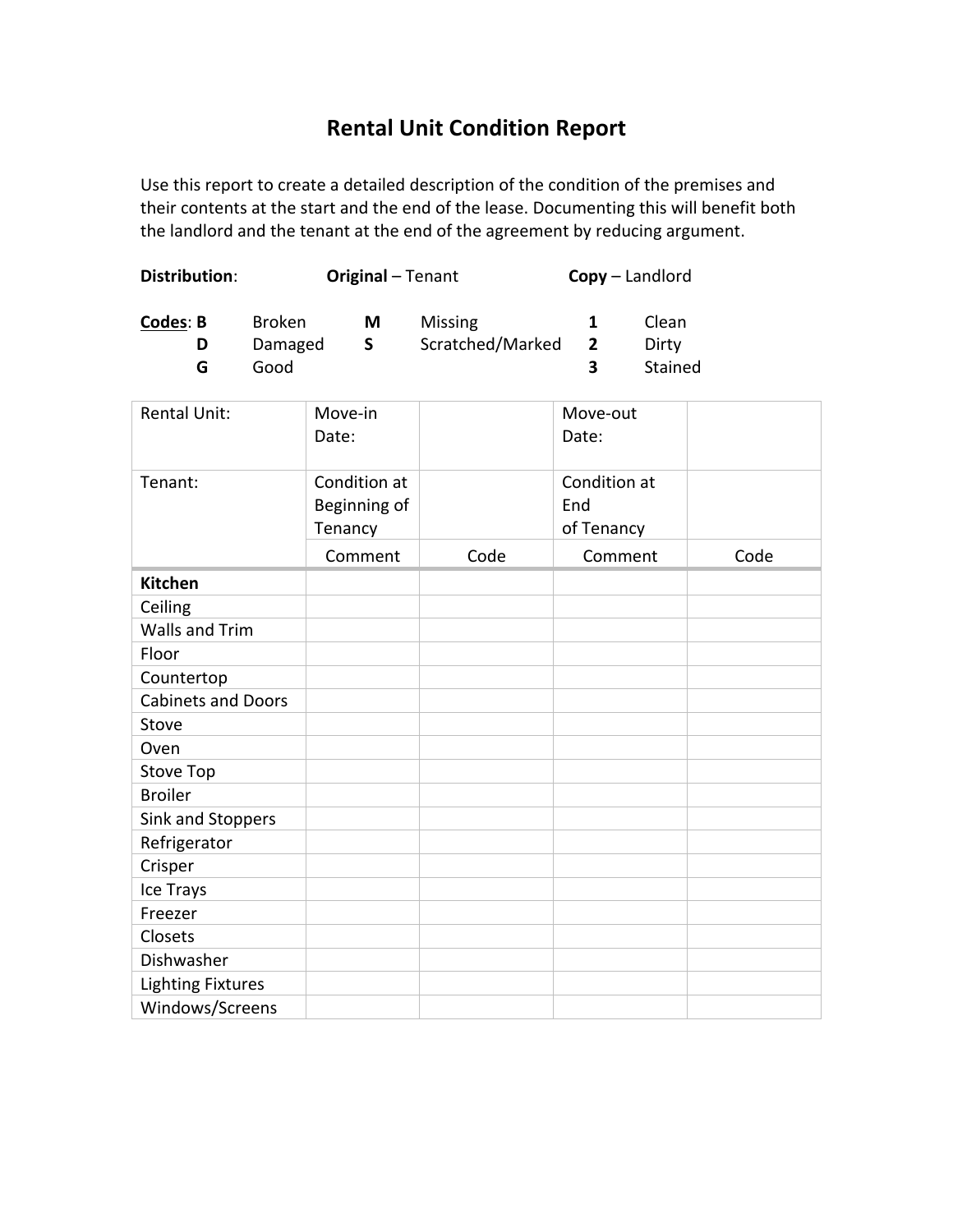| <b>Dining Room</b>         |  |  |
|----------------------------|--|--|
| Ceiling                    |  |  |
| <b>Walls and Trim</b>      |  |  |
| Floor                      |  |  |
| Closets                    |  |  |
| <b>Lighting Fixtures</b>   |  |  |
| Window/Screens             |  |  |
| <b>Living Room</b>         |  |  |
| Ceiling                    |  |  |
| <b>Walls and Trim</b>      |  |  |
| Floor                      |  |  |
| Air Conditioner            |  |  |
| <b>TV Cable</b>            |  |  |
| Closets                    |  |  |
| <b>Lighting Fixtures</b>   |  |  |
| Windows/Screens            |  |  |
| <b>Stairwell and Hall</b>  |  |  |
| Ceiling                    |  |  |
| <b>Walls and Trim</b>      |  |  |
| <b>Treads and Landings</b> |  |  |
| Closets                    |  |  |
| <b>Lighting Fixtures</b>   |  |  |
| Window/Screens             |  |  |
| <b>Bathroom</b>            |  |  |
| Ceiling                    |  |  |
| <b>Walls and Trim</b>      |  |  |
| Floor                      |  |  |
| <b>Cabinets and Mirror</b> |  |  |
| Tub, Sink, and Toilet      |  |  |
| Door                       |  |  |
| <b>Lighting Fixtures</b>   |  |  |
| Windows/Screens            |  |  |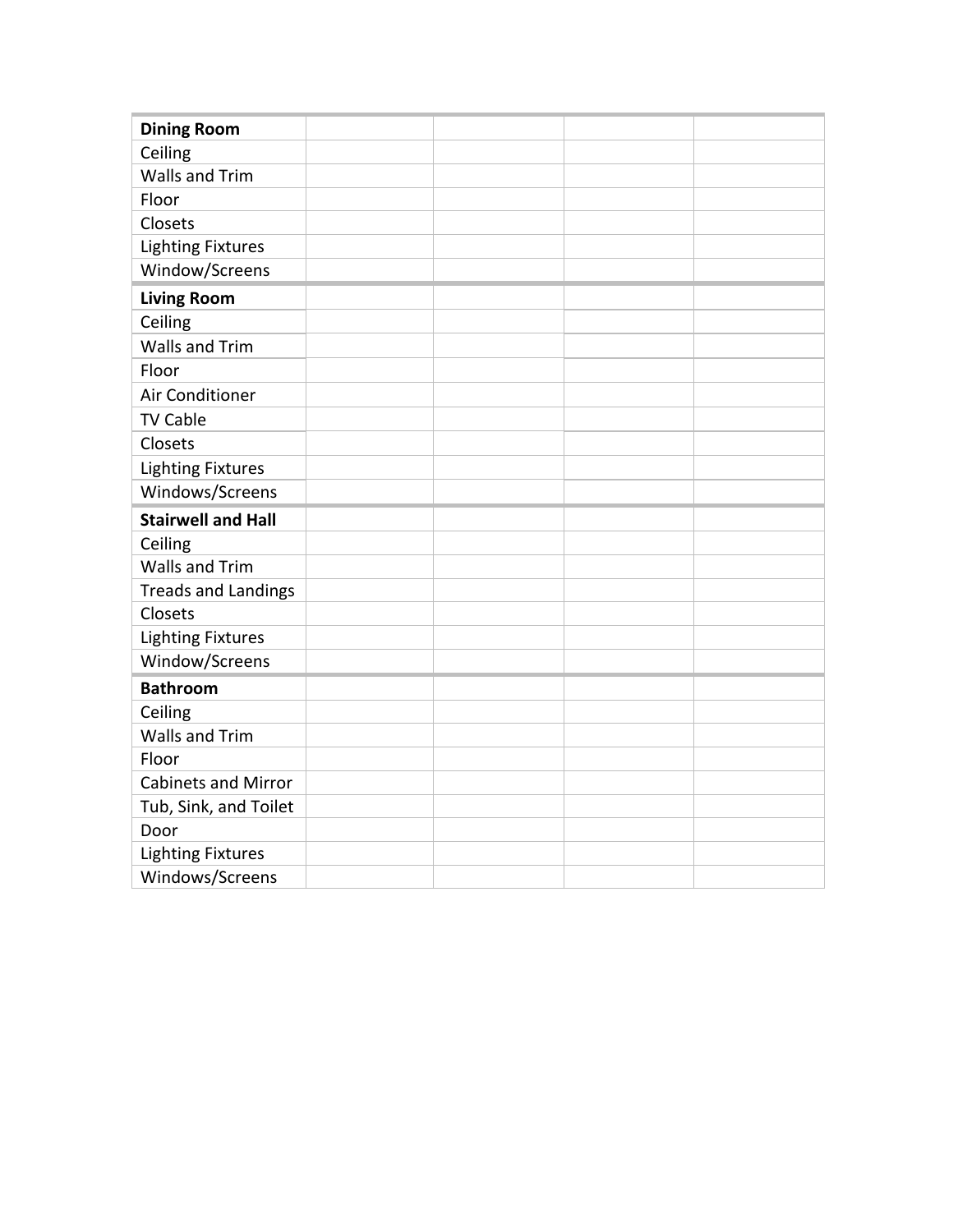| <b>Bedroom 1</b>         |  |  |
|--------------------------|--|--|
| Ceiling                  |  |  |
| <b>Walls and Trim</b>    |  |  |
| Floor                    |  |  |
| Closets                  |  |  |
| Doors                    |  |  |
| <b>Lighting Fixtures</b> |  |  |
| Windows/Screens          |  |  |
| <b>Bedroom 2</b>         |  |  |
| Ceiling                  |  |  |
| <b>Walls and Trim</b>    |  |  |
| Floor                    |  |  |
| Closets                  |  |  |
| Doors                    |  |  |
| <b>Lighting Fixtures</b> |  |  |
| Windows/Screens          |  |  |
| <b>Bedroom 3</b>         |  |  |
| Ceiling                  |  |  |
| <b>Walls and Trim</b>    |  |  |
| Floor                    |  |  |
| Closets                  |  |  |
| Doors                    |  |  |
| <b>Lighting Fixtures</b> |  |  |
| Window/Screens           |  |  |
| <b>Exterior</b>          |  |  |
| Front and Rear           |  |  |
| Entrances                |  |  |
| Patio Doors              |  |  |
| Garbage                  |  |  |
| Container(s)             |  |  |
| <b>Glass and Frames</b>  |  |  |
| Siding                   |  |  |
| Windows/Screens          |  |  |
| Ground and               |  |  |
| Walkways                 |  |  |